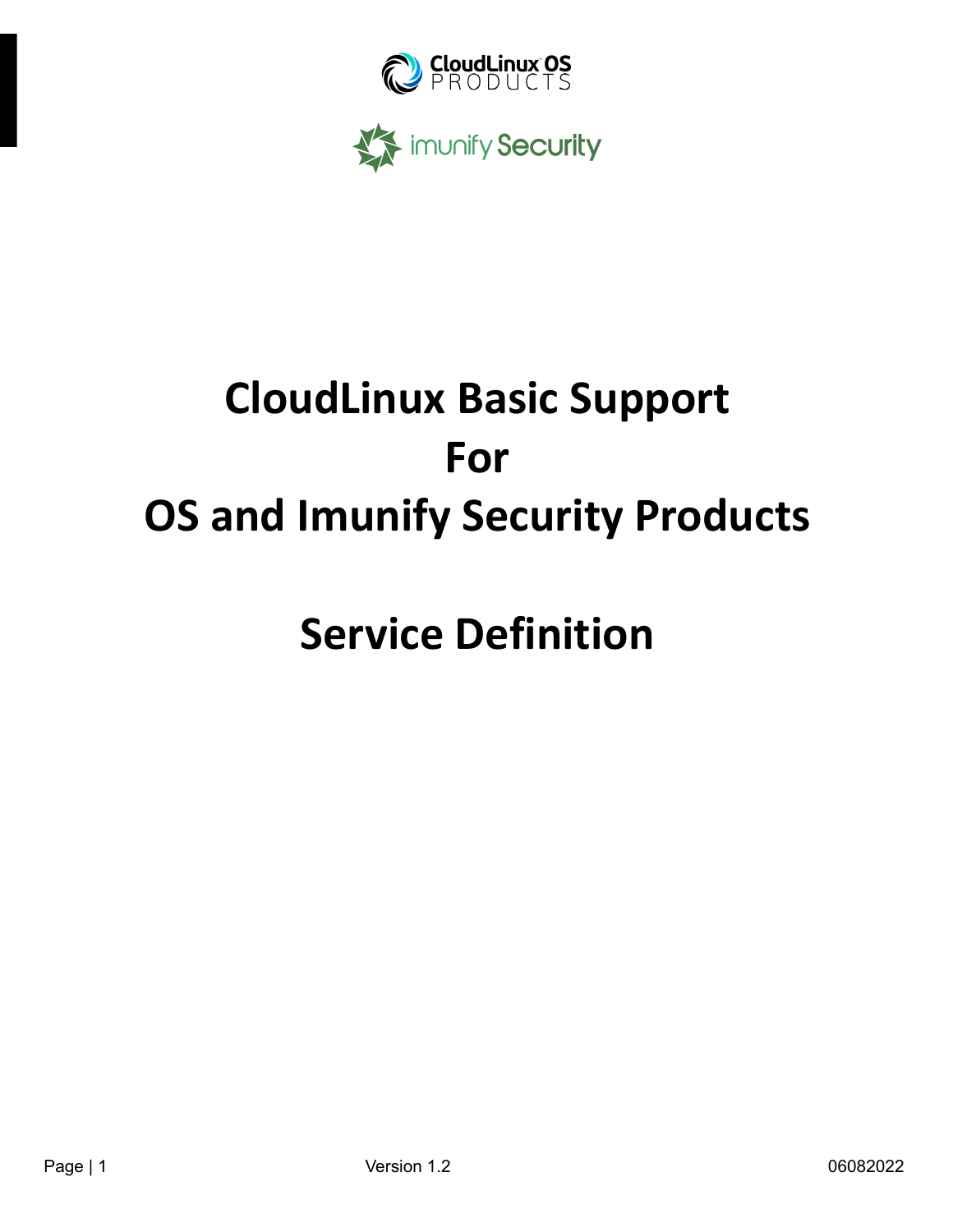## **DISCLAIMER**

CloudLinux reserves the right to change this document in whole or in part at any time, without prior notice or explanation to the user.

## 1. **INTRODUCTION**

This document defines the Basic Support program included with all licenses of CloudLinux OS and Imunify Security products. Basic Support is provided at no additional charge, and is intended to be a base-level technical support offering wherein "best effort" is provided to our customers. It is limited in scope, not intended to be consultative in nature, nor to provide product training. If a more comprehensive or robust technical support service is required, please consult your CloudLinux salesperson for options.

### 2. **DEFINITIONS**

*"Customer," "End User," "User," "You/Your"* shall mean an organization which has a valid license to the Product that is supported in accordance with this Program.

*"Customer Technical Lead"* shall mean an employee or authorized contractor of Customer who shall complete required CloudLinux product training, in order to serve as Customer's first line of internal support for the purpose of triaging CloudLinux related product issues, and who shall have authority to submit Technical Support Incidents and Service Requests to CloudLinux Technical Support

*"Incident"* shall mean any event reported by the Customer, which is not part of the standard operation of a Product, and which causes, or may cause, an interruption to, or a reduction in, the quality of service provided by the Product.

*"Incident Severity/Urgency"* shall mean a measure of the business criticality of an incident or problem based on the business needs of the Customer. See Appendix 1 for more details.

*"Known Error"* shall mean a Problem that becomes a Known Error when the root cause is known, and a temporary workaround or permanent alternative has been identified.

*"Problem"* shall mean an unknown underlying cause of one or more Incidents. It becomes a Known Error when the root cause is known, and a temporary workaround or permanent alternative has been identified.

*"Product(s)"* shall mean software product(s) of CloudLinux, which the Customer has purchased, deployed, and installed in accordance with the terms of a License Agreement between CloudLinux and the Customer.

*"Product Error"* shall mean undeclared behavior of the Product.

*"Response time"* shall mean the elapsed time measured from the moment of any incident receipt until confirmation of receipt by CloudLinux to the initiator (via support system or email).

*"Service Request"* shall mean a request from a Customer for support, delivery, information, advice, or documentation, which is not related to an incorrect functioning or non-functioning of the Product(s).

*"Upgrade"* shall mean a Product update associated with assigning a new version number.

*"Workaround"* shall mean a procedure that may serve as a temporary solution to an incident.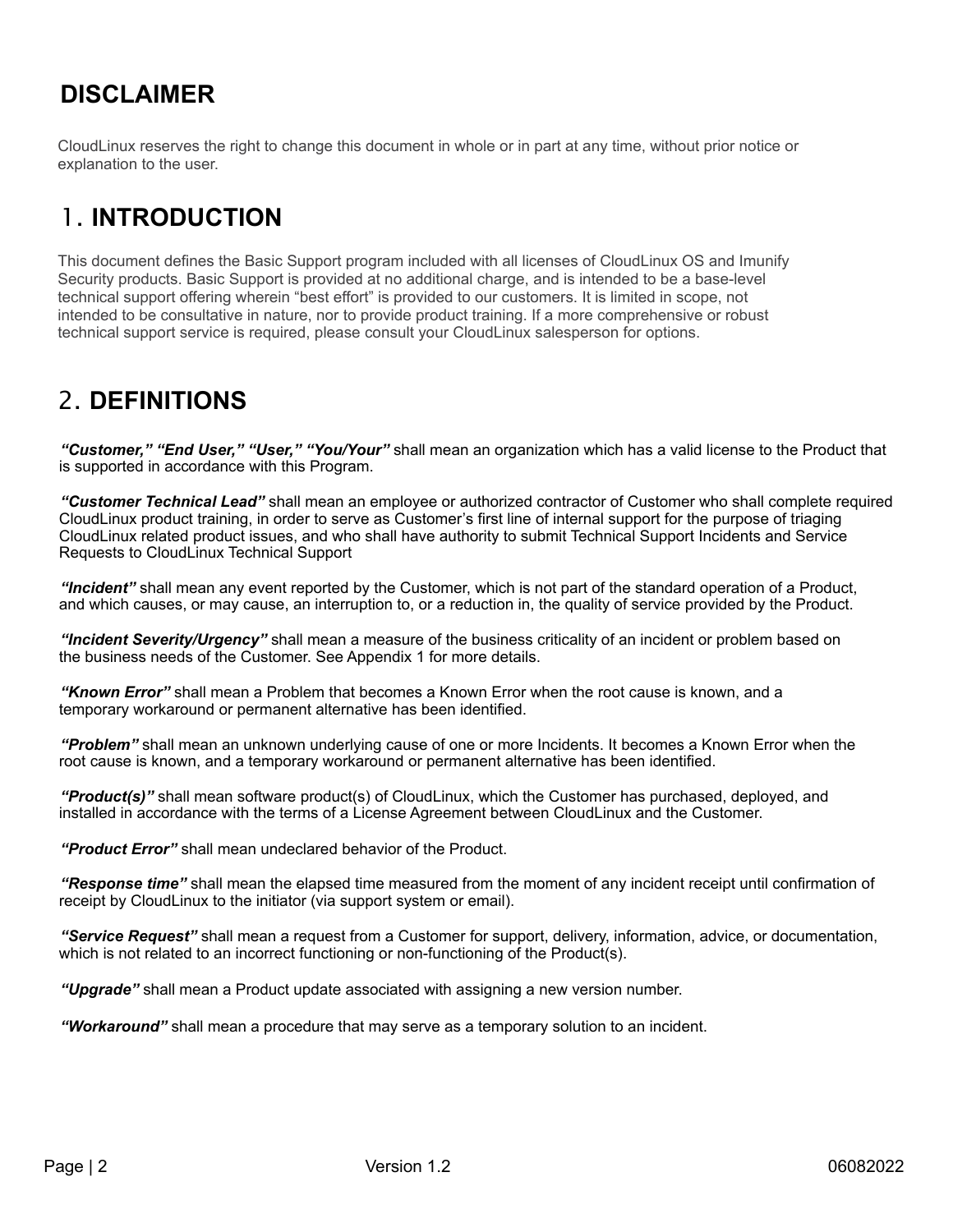## 3. **SERVICE FEATURES**

| <b>Feature</b>                             | <b>BasicSupport</b>                                          |
|--------------------------------------------|--------------------------------------------------------------|
| Patches/Updates                            | Regular patches & updates for Linux kernel and core packages |
| Deliver Frequency                          | 14 business day patch delivery on CVSS and higher CVEs       |
| Incident Support                           | 24/7/365 email support                                       |
| <b>Temporary Branch Support</b>            | Not available                                                |
| Allowed Number of Customer Technical Leads |                                                              |

## 4. **DESCRIPTION OF SUPPORT PROGRAM**

#### **ACCESSING TECHNICAL SUPPORT:**

CloudLinux Technical Support is designed for clients with with IT staff trained on the use of CloudLinux products. Customer and CloudLinux will agree on Customer Technical Leads with the client, who will be entitled to access CloudLinux Technical Support services; Customer Technical Leads must complete CloudLinux training requirements.

CloudLinux has designed comprehensive self-serve portals which contain a number of valuable resources that can be used to help resolve customer issues, answer basic questions, share information with other customers, and generally provide a refresher for trained users. Also available on the portals are brief instructional videos, change logs, user documentation, and more. There are separate self-serve portals for CloudLinux OS products and for Imunify products; they can be found here:

For CloudLinux OS products: Support Portal | [CloudLinux](https://www.cloudlinux.com/support-portal/) For Imunify products: Support Portal | Imunify

These portals are available 24x7x365, and there is no additional charge to access them. It is expected that customers with Basic Support will be able to resolve most issues or inquiries through the use of the portals but if further help is required Customer Technical Leads may submit Technical Support Incidents and Service Requests to the CloudLinux Technical Support team via our support ticketing system (which is also accessible from the self-serve portals). Basic Support includes:

- Customers will be supplied with instructions describing use of the CloudLinux ticketing system during on-boarding
- User accounts will be created for each nominated user within each client organization
- User accounts will have access to log, view and respond to tickets
- Acceptance of requests 24 hours a day, 365 days a year
- Unlimited number of tickets may be submitted

#### **RESPONSE AND RESOLUTION TIMES**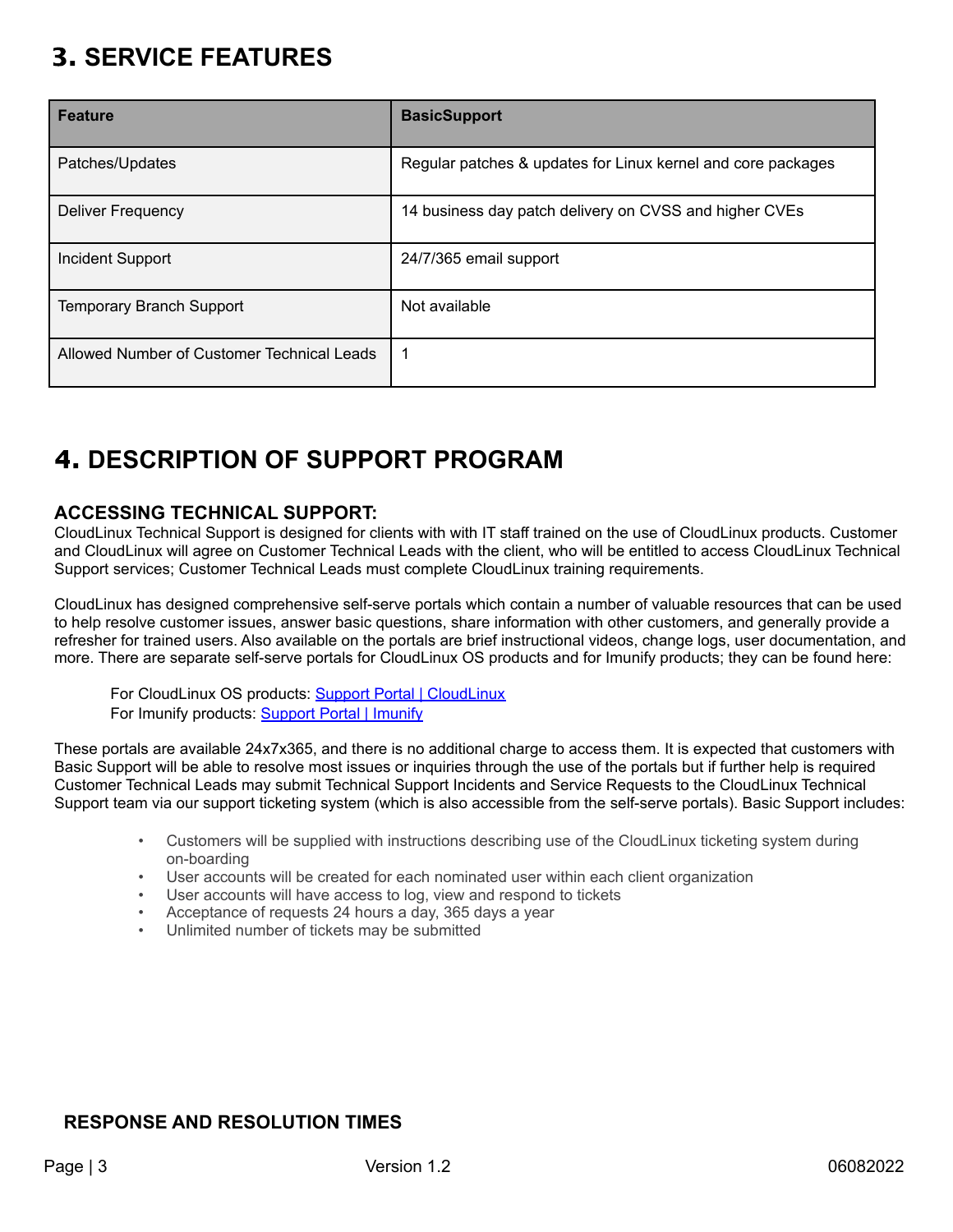Requests from customers of the Basic Support program are assigned lower priority than are requests from premium support customers. (If you are interested in purchasing premium support, please contact your CloudLinux sales representative.) When submitting a ticket, Customers will select the appropriate Severity Level, as defined in Appendix A, from a drop-down list; CloudLinux reserves the right to change the Severity Level based on available information. Response Times Service Level Objectives (SLOs) are not guaranteed, and are provided on a "best effort" basis; the SLOs are determined by the Severity Level of the incident.

| <b>Severity Level</b> | <b>Response Time SLO</b> | <b>Resolution Time SLO</b> |
|-----------------------|--------------------------|----------------------------|
|                       | 30 minutes               | 4 hours                    |
| 2                     | 2 hours                  | business day               |
| 3                     | 8 hours                  | 2 business days            |
| 4                     | 1 business day           | 5 business days            |

#### **INCIDENT RESOLUTION COOPERATION**

Some incidents may require reproduction by CloudLinux for the purpose of testing and verifying a product error. Customer agrees to provide CloudLinux with all information which may be necessary for reproducing the condition under which the incident will re-occur and could be examined.

CloudLinux will endeavor to reproduce the incident as soon as all the necessary information and software and/or hardware is provided. If the incident could not be reproduced, Customer should grant to CloudLinux supervised remote access to the malfunctioning system.

If the incident cannot be reproduced by either party, or Customer did not grant access to the network environment where the incident could be reproduced, or if it is detected that the incident's cause lies beyond the Product, the incident cannot be classified within this Support Program.

An incident may at any time be either on the Customer's side (i.e., Customer is taking actions that will promote/expedite the resolution of the issue by CloudLinux) or on the CloudLinux side. An incident is on the Customer's side when CloudLinux engineers request information from the Customer. When Customer provides the requested information to CloudLinux, the incident is considered to be on the side of the latter. The period during which the incident may be on the Customer's side is limited to one calendar week. If the Customer's response is overdue, the incident is closed by timeout.

#### **POST-INCIDENT SATISFACTION SURVEY**

CloudLinux measures customer satisfaction by means of a post-incident email survey, which is sent to customers after each incident has been resolved, and the ticket closed. We ask that you please complete this this one-question survey each time you have submitted an incident that is subsequently resolved, so that we may better understand how we're doing in providing support to our customers. We promise that we review each survey, and that we use the results to continuously improve our service.

#### **APPENDICES**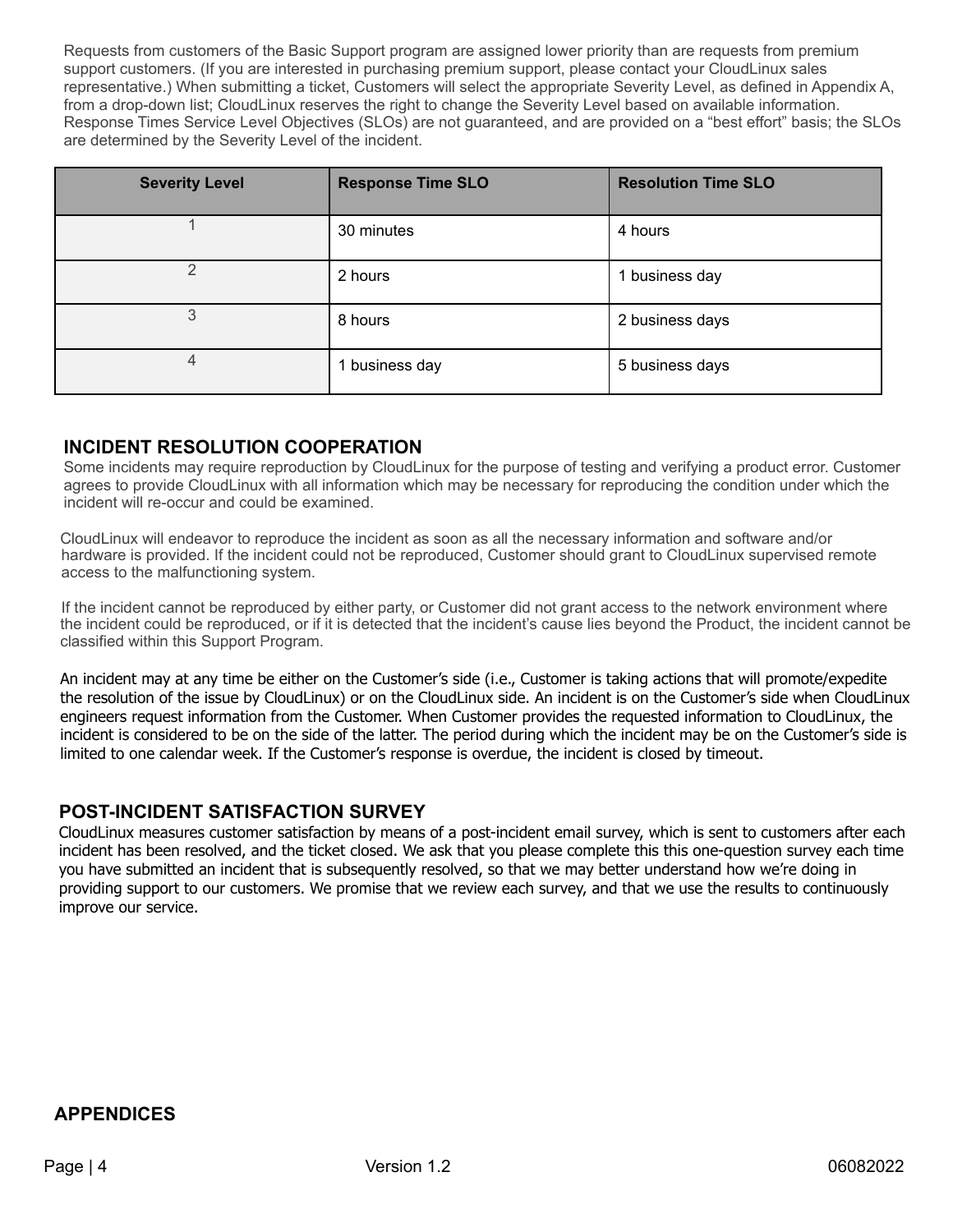| <b>Level: Descriptor</b>       | <b>Criteria/Definition</b>                                                                                                                                                                                                                                                                                                                                            |
|--------------------------------|-----------------------------------------------------------------------------------------------------------------------------------------------------------------------------------------------------------------------------------------------------------------------------------------------------------------------------------------------------------------------|
| Level 1: Business Standstill   | Production and/or mission critical services are down and there is no immediate<br>workaround.<br>All or a majority of your mission critical environment is unavailable or not<br>functioning<br>Your business operations are completely disrupted<br>Majority / All Critical users affected<br>Request from important client/partner (subject to management approval) |
| Level 2: Major Impact          | Major feature or function failure; operations are severely restricted, but a workaround<br>is available.<br>Critical business operations seriously affected<br>$\bullet$<br>Direct fiscal impact<br>$\bullet$<br>Substantial number of users are affected, or critical group of users are<br>affected that would not allow the business to run normally               |
| Level 3: Minor Impact          | Minor feature or function failure; standard business operations can continue, though<br>possibly in a minor restricted manner.<br>No immediate direct fiscal impact<br>A temporary workaround may have been provided                                                                                                                                                  |
| Level 4: General Inquiry/Issue | General usage questions or other non-critical inquiries.<br>Small number of users/systems affected<br>Documentation issue<br>General information request<br>$\bullet$<br><b>Enhancement request</b>                                                                                                                                                                   |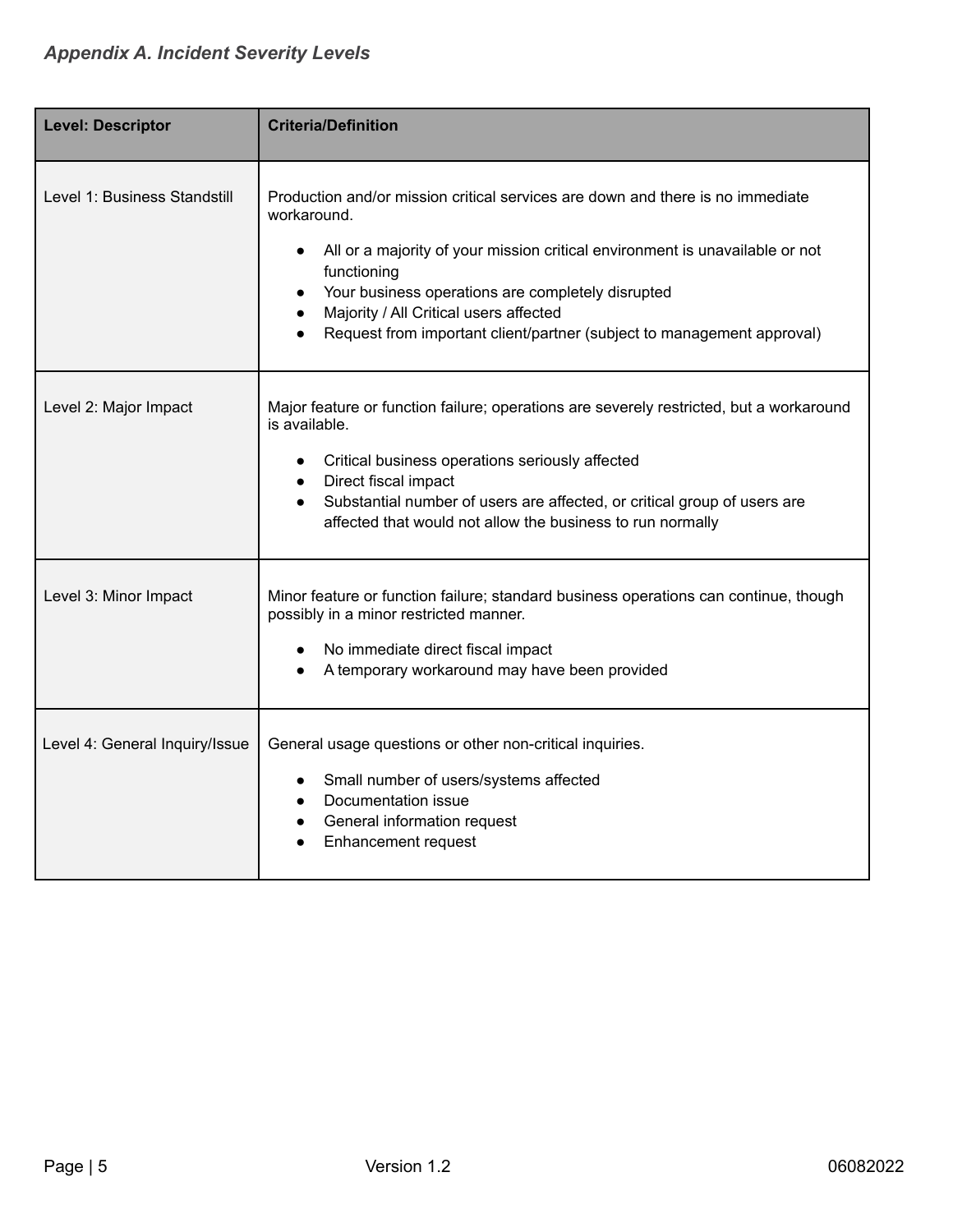#### *Appendix B: Quality management*

#### **Incident escalation**

Customer may escalate unresolved incidents or reports of dissatisfaction according to the following scheme:

| <b>Escalation Level</b> |                                             |                                                                           |                                |
|-------------------------|---------------------------------------------|---------------------------------------------------------------------------|--------------------------------|
| <b>Escalation Path</b>  | <b>Technical Senior Support</b><br>Engineer | CloudLinux Unified Team or<br>Specialized Support Team<br>Lead or Manager | Chief Experience Officer (CXO) |

#### **Provision of reports on open incidents**

During the process of incident resolution, CloudLinux will make every effort to promptly provide Customer with information regarding open incidents' status, according to the following table.

| <b>Severity Level</b> | Report Schedule (by email, telephone, or online meeting app) |
|-----------------------|--------------------------------------------------------------|
|                       | By agreement, but not more often than once a day             |
| っ                     | At least once every 5 business days                          |
|                       | At least once every 2 weeks                                  |
| 4                     | Upon customer request                                        |

#### **Limitations of the Support Services**

Technical support covered by any of the CloudLinux Support Programs shall not be provided in the following cases:

- Incidents already resolved for the Customer (e.g., an incident that occurred on one installed copy of the Product after the same incident had been resolved for another copy of the Product)
- Troubleshooting of all issues similar or identical to already resolved issues (i.e., the incidents to which a previously produced solution can be applied without additional guidance from CloudLinux)
- Incidents caused by Customer's hardware malfunction
- Incidents caused by software platform incompatibility (including, but not limited to beta software, new versions of service packs or additions, whose compatibility with the Product has not been confirmed by CloudLinux)
- Incidents caused by installing and running third-party applications (including, but not limited to the list of unsupported or incompatible applications published in the documentation)
- Incidents for which the Customer cannot provide accurate information, as reasonably requested by CloudLinux, in order to reproduce, investigate, and resolve the incident
- Incidents which arise as a result of neglect or incorrect use of CloudLinux instructions, which, if properly used, would have prevented the Incident